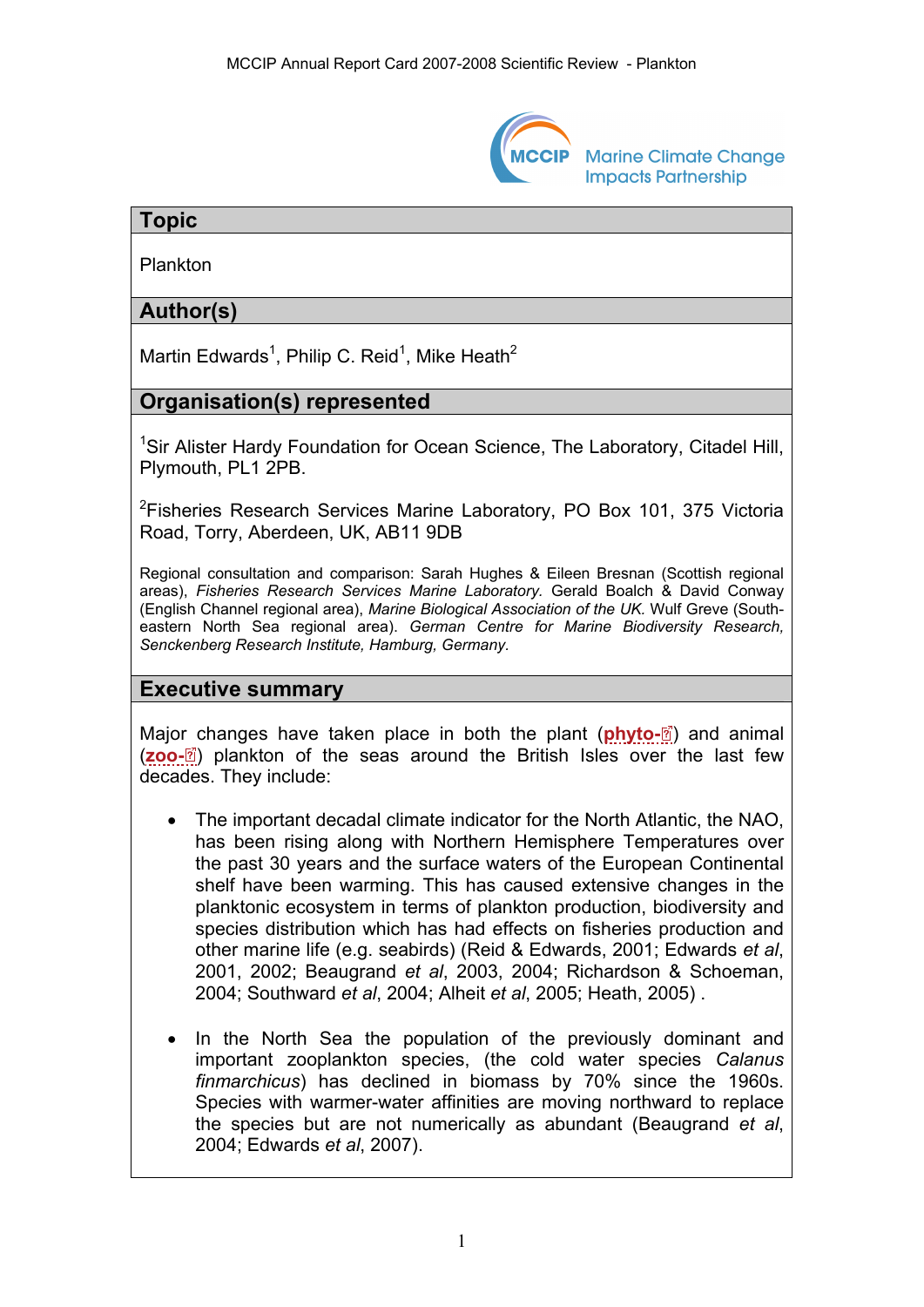- There has been a northward shift in the distribution of many plankton and fish species by more than  $10^{\circ}$  latitude (over 1000km) over the past fifty years. This shift is particularly associated with the shelf edge current running north along the European continental margin (Beaugrand *et al*, 2002; Brander *et al*, 2003; Genner *et al*, 2004).
	- The seasonal timing of plankton production also altered in response to recent climate changes. Some species are occurring up to four to six weeks earlier than 20 years ago. This has consequences for plankton predator species, including fish, whose life cycles are timed in order to make use of seasonal production of particular prey species (Edwards & Richardson, 2004).
	- The decline of the European cod stocks due to overfishing has been exacerbated by climate induced changes in plankton production. The survival of young cod in the North Sea appears to depend on the abundance, seasonal timing and size composition of their planktonic prey. As the stocks declined they have become more sensitive to the effects of regional climate warming due to shrinkage of the age distribution and geographic extent (Brander, 2005).
	- Future warming is likely [to a](http://www.mccip.org.uk/arc/2007/glossary.htm)lter the geographical distribution of primary and [se](http://www.mccip.org.uk/arc/2007/glossary.htm)condary **[pelagic](http://www.mccip.org.uk/arc/2007/glossary.htm#Pelagic)<sup>1</sup>** production, affecting ecosystem services such as oxygen p[rod](http://www.mccip.org.uk/arc/2007/glossary.htm)uction, **[carbon sequestration](http://www.mccip.org.uk/arc/2007/glossary.htm#Carbon_sequestration)**<sup>2</sup> and **[biogeochemical cycling](http://www.mccip.org.uk/arc/2007/glossary.htm#Biogeochemical)**<sup>2</sup>. These changes may place additional stress on already-depleted fish stocks as well as have consequences for mammal and seabird populations.

## **Full review**

## **Overview**

In Northern Europe[an S](http://www.mccip.org.uk/arc/2007/glossary.htm)eas and waters [su](http://www.mccip.org.uk/arc/2007/glossary.htm)rrounding the British Isles changes in both plant (**[phyto-](http://www.mccip.org.uk/arc/2007/glossary.htm#Phytoplankton)** ) and animal (**[zoo-](http://www.mccip.org.uk/arc/2007/glossary.htm#Zooplankton)** ) plankton species and communities have been associated with Northern Hemisphere Temperature (NHT) trends and variations in the North Atlantic Oscillation (NAO) index (Edwards *et al*, 2001; Beaugrand & Reid, 2003). These have included changes in species distributions and abundance (Beaugrand *et al* 2002), the occurrence of subtropical species in temperate waters, changes in overall phytoplankton biomass and seasonal length (Edwards *et al*, 2001), changes in the North Sea ecosystem (Reid & Edwards, 200[1;](http://www.mccip.org.uk/arc/2007/glossary.htm) Edwards *et al*, 2002; Beaugrand 2004), community shifts, **[phenological](http://www.mccip.org.uk/arc/2007/glossary.htm#Phenological)**<sup>8</sup> changes and changes in species interactions (Edwards & Richardson, 2004). These major changes in the plankton primarily caused by regiona[l cl](http://www.mccip.org.uk/arc/2007/glossary.htm)imate warming have had important impacts on other higher **[trophic levels](http://www.mccip.org.uk/arc/2007/glossary.htm#Trophic_levels)** (e.g. fish, seabirds). Future warming is likely to alter the geographical distribution of primary and secondary plankton production (0-5 yrs), aff[ectin](http://www.mccip.org.uk/arc/2007/glossary.htm)g ecosystem services such as oxygen production, **[carbon sequestration](http://www.mccip.org.uk/arc/2007/glossary.htm#Carbon_sequestration)** and biogeochemical cycling (20-50yrs). Ocean acidification may become a problem in the future (100yrs).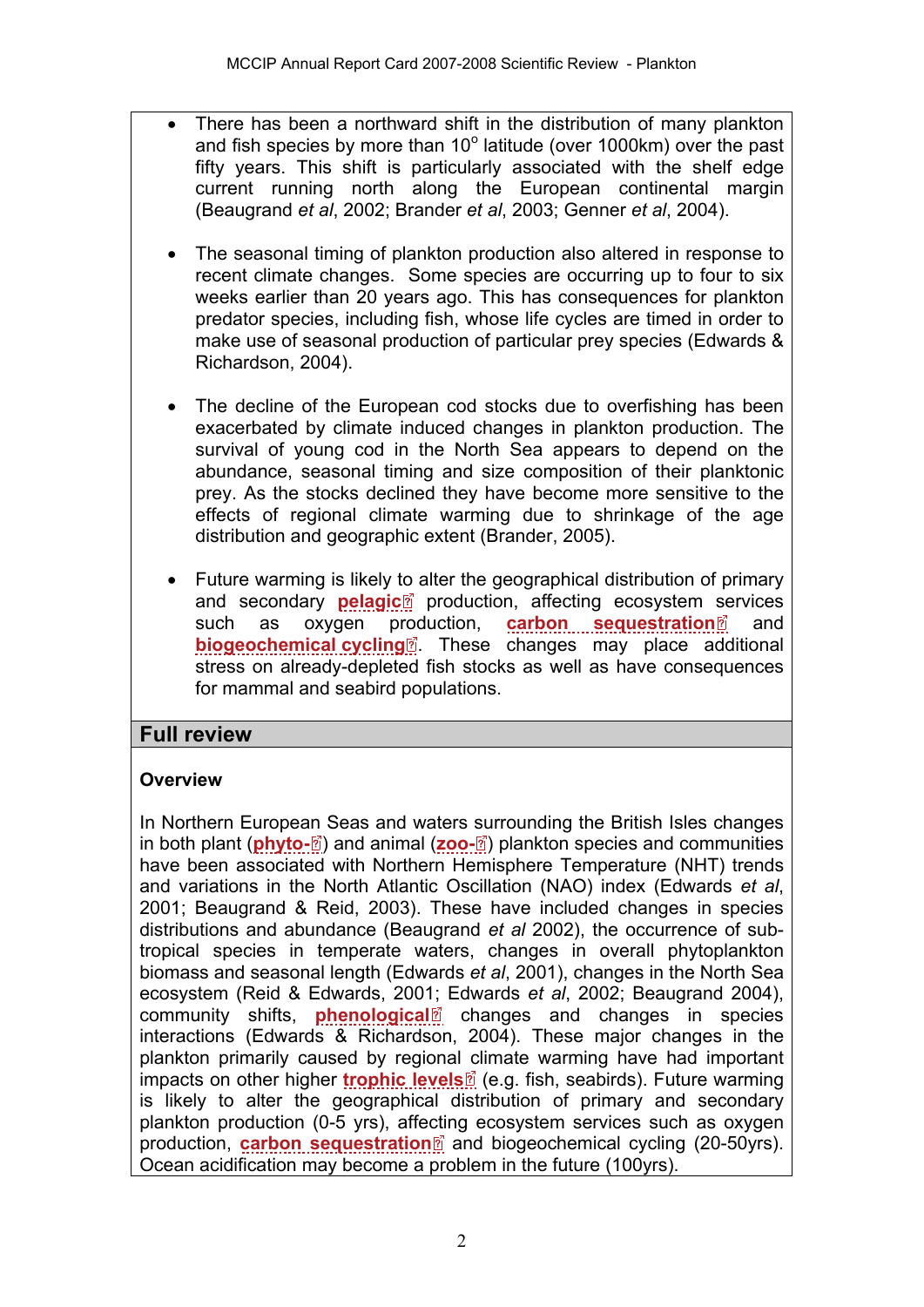#### **Introduction**

Plankton are at the base of the food chain and are the source of food for all other marine organisms. The carrying capacity of ecosystems in terms of the size of fish resources and recruitment to individual stocks is highly dependent on variations in the abundance, timing and composition of the plankton. These organisms also play a crucial role in climate change through the export of the important greenhouse gas  $CO<sub>2</sub>$  to the deep ocean by carbon sequestration in what is known as the 'biological pump'. Without this process concentrations of  $CO<sub>2</sub>$  would be much higher in the atmosphere and the climate of the world would be much warmer.

### **Future change**

Regional climate warming has had and is continuing to have a major effect on the plankton in Northern European seas. Future warming is likely to alter the geographical distribution of primary and secondary plankton production (0-5 yrs), affecting ecosystem services such as oxygen production, carbon sequestration and biogeochemical cycling (20-50 yrs). These changes may place additional stress on already-depleted fish stocks as well as have consequences for mammal and seabird populations. Ocean acidification may become a problem in the future (100yrs) and has the potential to affect the process of calcification, therefore certain organisms such as molluscs and components of the plankton may be particularly vulnerable to future CO<sub>2</sub> emissions (Feely *et al*, 2004). Potentially, chemical changes to the oceans and its effect on the biology of the oceans could reduce the ocean's ability to absorb additional CO**2** from the atmosphere which in turn could affect the rate and scale of global warming.

## **Natural variability vs human induced climate change**

The observed changes have been significantly linked to regional hydroclimatic variability (sea surface temperature, salinity, oceanic inflow, wind strength and direction, nutrients and water [co](http://www.mccip.org.uk/arc/2007/glossary.htm)lumn stability) that is associated with regional climate warming, the **[NAO](http://www.mccip.org.uk/arc/2007/glossary.htm#NAO)** and NHT. It is the significant statistical association with the latter index of hemispheric warming that suggests that the changes are a regional response to global warming. The observations summarised in the executive summary pri[mar](http://www.mccip.org.uk/arc/2007/glossary.htm)ily come from the 75 year old **[Continuous Plankton Recorder \(CPR\)](http://www.mccip.org.uk/arc/2007/glossary.htm#CPR)** survey, but are confirmed by other single point time series such as that collected at Helgoland and through intercomparison with satellite measurements.

#### **Relative importance of climate change to other human pressures**

Other factors such as eutrophication, fisheries and future acidification may also contribute to plankton variability, but they are believed at present, by general consensus, to be less important than hydro-climatic forcing at large regional scales. However, eutrophication may be a problem at local-scales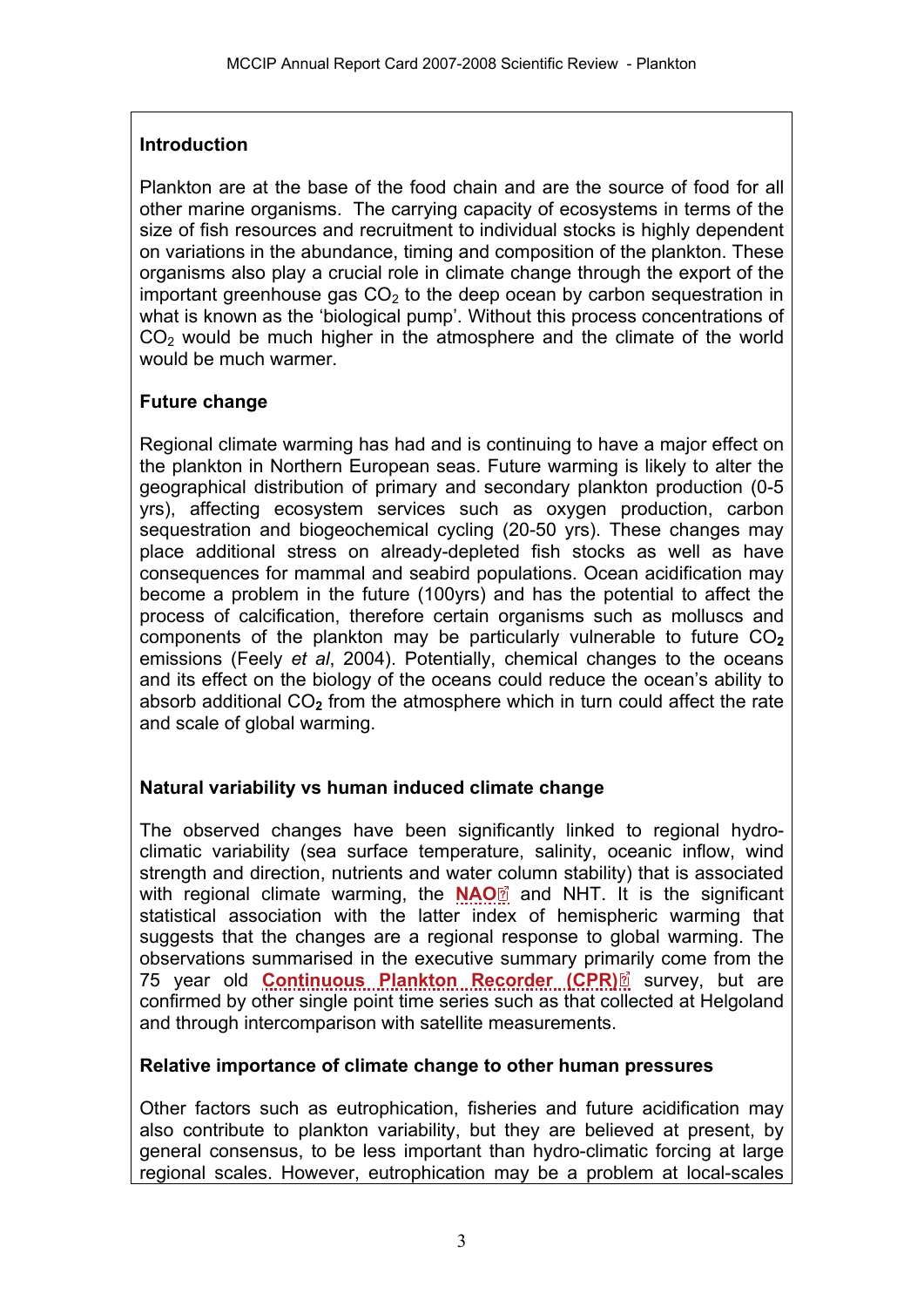(Edwards *et al*, 2006) in certain areas and acidification may be a serious problem in the future if planktonic organisms are unable to adapt fast enough to the changing environment. Little is known of the adaptive capacities of plankton organisms, however, due to their fast regeneration times they may be able to adapt faster than higher organisms; There is some evidence from the southern North Sea that climate change might exacerbate eutrophication effects. In summary, at the ecoregional scale climate change is the dominant driver of long-term plankton trends.

## **Regional Variations**

At the provincial (Northern European Seas) and ecoregional scale (i.e. North Sea, Celtic Sea) there are no major significant differences to general trends. Climate change impacts, however, are more exacerbated in the southern North Sea due to this region warming faster than other Northern European sea areas. There is smaller-scale variability in the patterns of change seen in the plankton, but the general trends described in the executive summary are characteristic of all waters around the UK.

## **Confidence assessments**

### **'What is already happening' – Medium**

### **'What could happen in the future' - Low**

There is a medium to high level of confidence i[n w](http://www.mccip.org.uk/arc/2007/glossary.htm)hat is happening to the plankton now based on information from the **[CPR](http://www.mccip.org.uk/arc/2007/glossary.htm#CPR)** survey and corroborated through smaller-scale surveys and satellite observations. For example, changes in the biogeography and phenology of plankton are highly significantly correlated with Northern Hemisphere Temperature changes. We are less (medium to low) confident of future scenarios.

## **Knowledge gaps**

- Understanding and predicting rapid and abrupt ecosystem shifts.
- Mechanistic links between climate warming, plankton and fisheries to form a predictive capacity.
- Understanding the rate of genetic adaptation to climate change impacts.
- Identifying species or communities particularly vulnerable to climate change impacts.
- Understanding the processes involved in the biological pump and quantifying its global spatial and temporal variability.
- Determining the mechanisms behind observed temperature increases [o](http://www.mccip.org.uk/arc/2007/glossary.htm)ff the continental margins of Europe including **[advective](http://www.mccip.org.uk/arc/2007/glossary.htm#Advective)**<sup>®</sup> processes and their effect on Northern European Seas.
- **Filling major gaps in the coverage of pelagic and biochemical measurements in the global oceans in particular the Arctic Oceans and Nordic Seas.**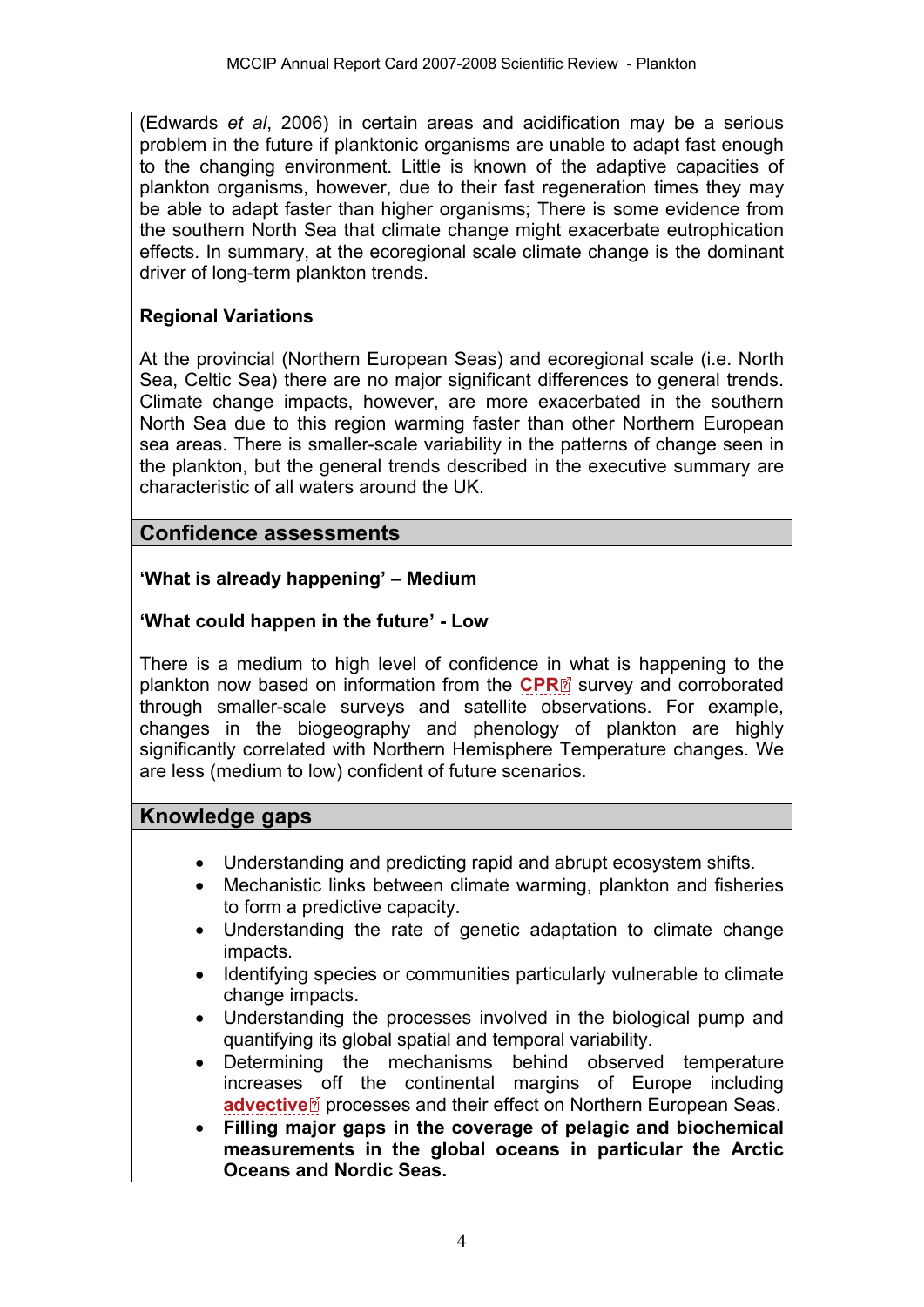## **Commercial impacts**

The changes in the plankton have had a major impact on commercial fish stocks and the general carrying capacity and health of marine ecosystems. For example, the decline in gadoid biomass, especially cod has been linked with plankton, and can also explain the marked reduction in returns of salmon to home waters (Beaugrand *et al,* 2003; Beaugrand & Reid, 2003). A climate link has also been established between plankton, sandeels and seabirds (Frederiksen *et al*, 2006).

## **References**

- Alheit J, Mollmann C, Dutz J, Kornilovs G, Loewe P, Mohrholz V, Wasmund N (2005) Synchronous ecological regime shifts in the central Baltic and the North Sea in the late 1980s. ICES J Mar Sci 62:1205-1215
- Beaugrand G (2004) The North Sea regime shift: evidence, causes, mechanisms and consequences. Prog Oceanogr 60:245-262
- Beaugrand G, Brander KM, Lindley JA, Souissi S, Reid PC (2003) Plankton effect on cod recruitment in the North Sea. Nature 426:661-664
- Beaugrand G, Reid PC (2003) Long-term changes in phytoplankton, zooplankton and salmon related to climate. Global Change Biology 9:801-817
- Beaugrand G, Reid PC, Ibanez F, Lindley JA, Edwards M (2002) Reorganization of North Atlantic Marine Copepod Biodiversity and Climate. Science 296:1692-1694
- Brander K (2005) Cod recruitment is strongly affected by climate when stock biomass is low. ICES J Mar Sci 62:339-343
- Brander K, Blom G, M.F. B, Erzini K, Henderson G, Mackenzie BR, Mendes H, Ribeiro J, Santos AMP, Toresen R (2003) Changes In Fish Distribution In The Eastern North Atlantic: Are We Seeing A Coherent Response To Changing Temperature? . ICES Marine Science Symposia 219:261-270
- Edwards M, Beaugrand G, Reid PC, Rowden AA, Jones MB (2002) Ocean climate anomalies and the ecology of the North Sea. Marine Ecology-Progress Series 239:1-10
- Edwards M, Johns DG, Leterme SC, Svendsen E, Richardson AJ (2006) Regional climate change and harmful algal blooms in the northeast Atlantic. Limnol Oceanogr 51:820-829
- Edwards M, Licandro P, Johns DG, John AWG, Stevens DP (2007) Ecological Status Report: results from the CPR survey 2004/2005. SAHFOS Technical Report 4:1-8